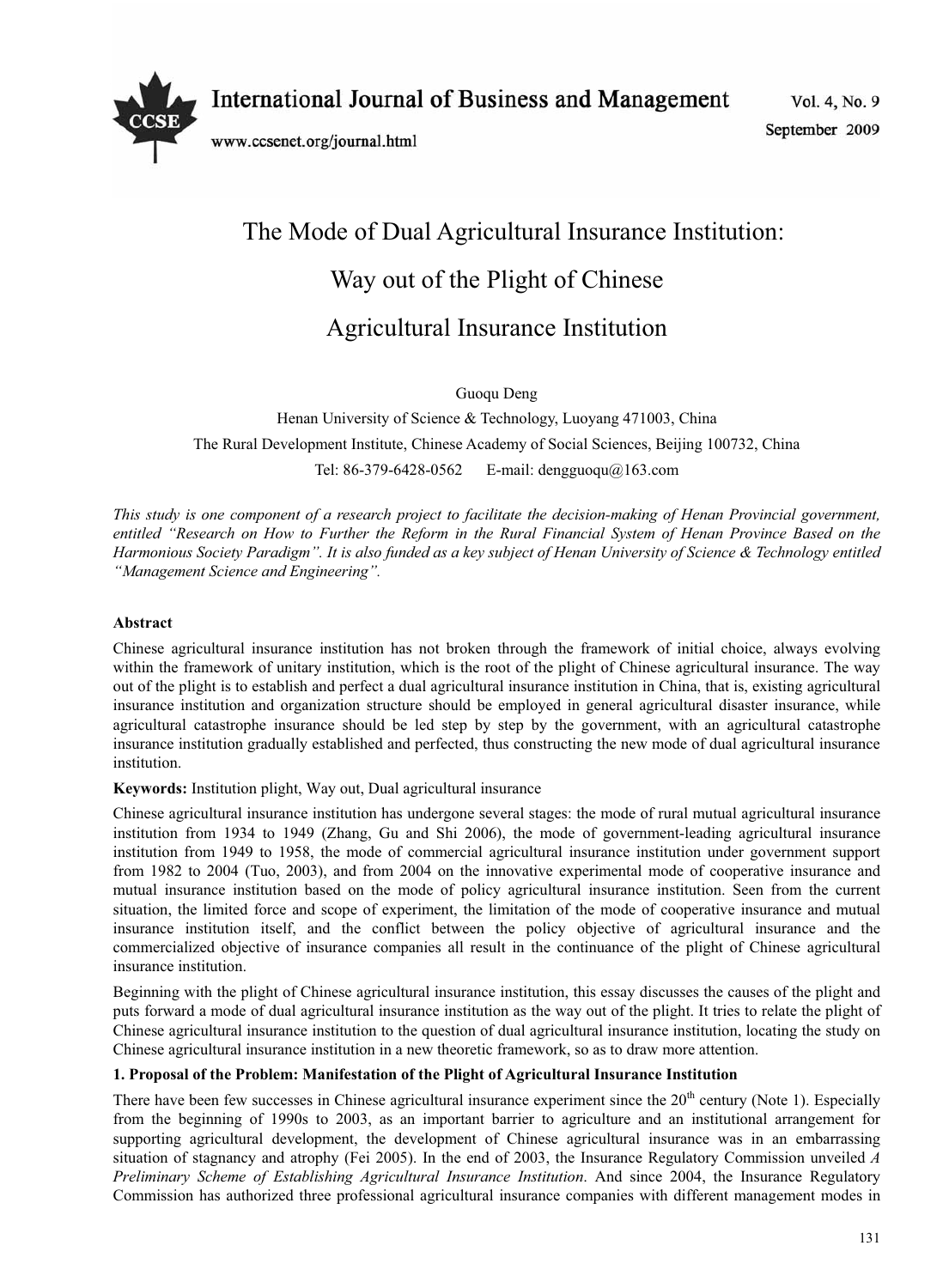Shanghai, Jilin and Heilongjiang, according to the principle of "starting before perfecting, experimenting before popularizing." It has also carried out many forms of agricultural insurance experiments under local governments' support in provinces such as Jiangsu, Sichuan, Liaoning, Xinjiang. These experiments are gradually popularized and deepened, with an improvement of insurance scope and coverage. However, the difficulties and obstacles faced by agricultural insurance emerge accordingly, and the biggest problem is reflected in the following two aspects:

## *1.1 Unbearable Agricultural Loss*

The biggest problem of the present mode of agricultural insurance institution is that the compensation fund can hardly meet the huge loss occurring every year, which is not only unbearable for insurance companies (see Figure 1) but also a heavy burden for national finance. For insurance companies, annual agricultural indemnity has become the primary indemnity of their mint indemnity. Zhejiang Insurance companies paid an indemnity of 181.9 billion yuan during the ten years from 1988 to 1997 because of flood, taking 80% of total indemnity. Since 1991 social property loss caused by flood is above tens of billions each year. The indemnity paid by The People's Company of China due to flood is more than 12 billion yuan, above 2 billion yuan each year. The highest annual indemnity is above 3 billion yuan. The annual huge sum of indemnity not just makes present insurance companies reluctant to insure catastrophe, but also threatens future insurance companies with bankruptcy. For the whole nation, government plays the role of ultimate and the most generous reliever in every disaster. Once we encounter a severe natural disaster, we usually mainly rely on free relief by the government and humanistic donation by the society, with the afflicted people's own effort to build a new home as complement. The state has to spend a big sum of money in rebuilding the afflicted area's economy which could have been spent on national development. This makes the central and local governments financially burdened.

## Insert Figure 1 here

## Insert Figure 2 here

On the other hand, due to the conflict between the high loss rate of agricultural disasters and the low income of farmers, farmers cannot bear the loss.

Take Shanxi Province for instance. According to statistics, the average annual area afflicted by drought takes 25% of the cultivated area, hail 2.7%, and frost, storm, wind disaster and flood each takes 1%. Take the year 1997 for example, the agricultural production value of this year's Shanxi Province is 22.69 billion yuan, and the real loss caused by natural disasters is 1.52 billion yuan (with drought loss excluded). The provincial economic loss caused by natural disasters takes 6.7% of the agricultural production value, each person losing 64.9 yuan. If we calculate according to such a loss rate of agricultural planting, the premium rate of agricultural insurance should be 6.7%. If we calculate according to this premium rate, each farmer has to afford an agricultural insurance premium of 64.9 yuan each year, and a four-member family has to afford a premium of 260 yuan each year. This is rather difficult for the relatively poor farmers. When drought loss is included, the premium rate is above 30%, which is in no way affordable for farmers. If all-risks insurance (including property and livestock) is carried out, the premium rate will become higher. Nevertheless, the average income of rural inhabitants in Shanxi Province in 1997 is only 1738 yuan, even lower in depressed areas. So they can hardly afford the expensive premium. The basic contradiction between the high loss rate of agricultural catastrophe and the low average income in rural areas makes the development of agricultural catastrophe operation arduous. According to basic insurance theories, premium rate should depend on the loss rate of agricultural production, and the charging standard thus determined is unaffordable for the great majority of farmers. However, if the premium rate calculated is too low, insurance companies will be out of pocket and unable to maintain their business. If this contradiction is not solved, it is impossible to carry out agricultural insurance.

## *1.2 Low Compensation Level of Agricultural Disaster Loss*

On the one hand, agricultural disasters cause great loss for Chinese agricultural production and the loss tends to grow; on the other hand, the compensation level through insurance and almsgiving is rather low (see Figure 2).

According to survey and calculation, the average annual loss of agricultural production value to be compensated (namely, the part with a loss degree higher than 30%) is 168.159 billion yuan. The average annual compensation through disaster almsgiving is 3.731 billion yuan, 2.22% of the loss of agricultural production value to be compensated. The average annual compensation through agricultural insurance is 450 million yuan, 0.27% of the loss of agricultural production value to be compensated. Put the two together, from 1998 to 2000 the average compensation level of agricultural loss in China is 2.49%. Calculated according to rural population, in 2000 the loss of agricultural production value to be compensated is 246.89 yuan per person, while the agricultural almsgiving fee is only 4.36 yuan per person and the agricultural insurance indemnity is only 0.37 yuan per person. Thus, the present agricultural insurance is totally unable to compensate the loss caused by agricultural disasters.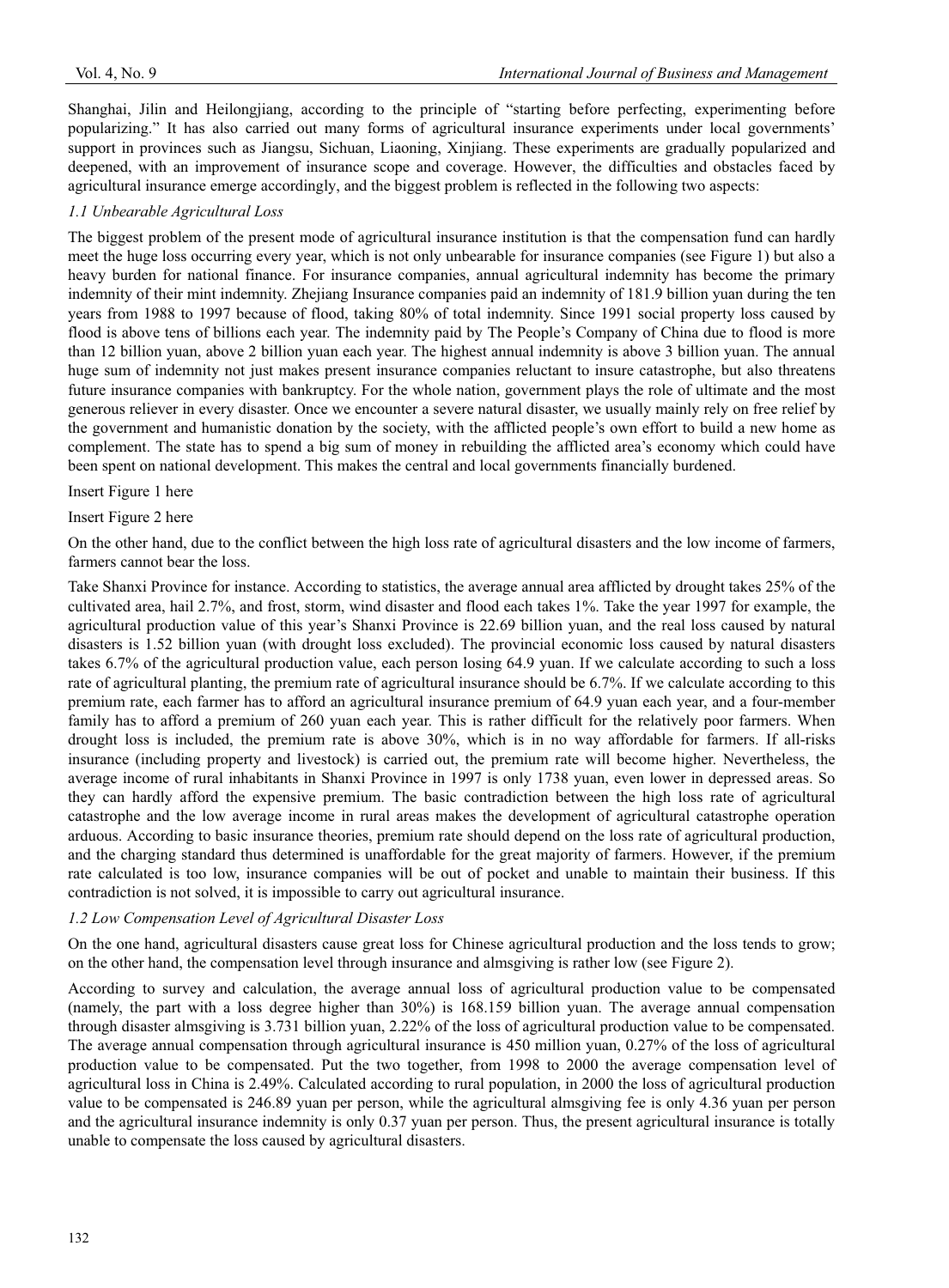## **2. The Mode of Unitary Insurance Institution: Root of the Plight of Agricultural Insurance Institution**

#### *2.1 Overview of Unitary Agricultural Insurance Institution*

Institutional mode refers to a set of rules formed through a long period of practice, with distinctive features and relative stability. Agricultural insurance has been practiced in different countries. Since these practices were made in different countries with different social economic institutions and different policies and objectives, different institutional modes came into being (Note 4). This essay suggests that the present Chinese mode of agricultural insurance institution may be summarized as the mode of unitary insurance institution which means a set of agricultural insurance rules for a long time led by the government and run commercially in accordance with the type of agricultural insurance instead of the loss caused by agricultural insurance disasters. The mode of unitary insurance institution has two distinctive features:

The first feature is to regard all losses caused by insurance disasters to be of the same nature. Usually, for different agricultural insurance losses and different occurrence frequencies (mainly ordinary agricultural disaster and agricultural catastrophe), premium calculation and government support are different, which is in accordance with the insurance principle that profit should be pursued and loss be eluded. However, in the present model of agricultural insurance institution the same method (Note 5) of premium calculation and management is adopted, which is contradictory to the fundamental principle of insurance.

The second feature is the unitary participation of the government. In the period of planned economy the government decided whether the agricultural insurance is carried out or ceased. When the reform of market economic system is started, the government began to pay more and more attention to agricultural insurance and conduct one after another adjustment and innovation in agricultural insurance institution. Nevertheless, during the change of Chinese agricultural insurance institution, the state did not play the principal role made possible by the institution. Since there was no relative law as guarantee in the experimental spots of agricultural insurance, policies made by the local governments have great randomness and instability. More importantly, the government's present participation into agricultural insurance is unitary. The principal modes are government support and financial subsidy. Different tiers of government hold different attitudes towards agricultural insurance, and only in a few areas where importance to agricultural insurance is attached, the government cooperates with commercial insurance companies, offers policy benefits, subsidizes premium and management fee, and derates sales tax. But on the whole, the participation of the state and local governments is rather unitary. In fact, the greatest risk of agricultural insurance lies in agricultural disaster risks, especially agricultural catastrophe risks. Though ordinary agricultural disasters may be tackled, once there is agricultural catastrophe the agricultural insurance company cannot cope by itself. The present government support is insufficient to disperse and transfer agricultural disaster risks, and its support and subsidy for agricultural catastrophe is especially insufficient. Besides, the mechanism is underdeveloped. All this is the biggest problem of agricultural insurance.

#### *2.2 Historical Reason for Unitary Agricultural Insurance Institution*

In North's view, there exists a mechanism of reward-increasing and self-strengthening, namely, path dependence. Due to this mechanism, once institutional change takes a certain path, its decided direction will be strengthened in future development. He points out that the decision people made in the past determines the possible decision they are about to make now. The profound reason for the formation of path dependence is the interest factor. A vested interest group which has gained interest from the former institution co-exists and co-prospers with it. They try to solidify and maintain the old institution and baffle further reformation even if the new institution is more efficient than the old one. Once path dependence is formed, institutional change might become simple patching up.

In the past fifty years or so, agricultural insurance has undergone several changes but has never found its way out of the institutional plight (Note 6). It may be said that the institutional change of agricultural insurance has not broken through the framework of initial choice, but has always been evolving within this framework. This shows that the institutional change of agricultural insurance has strong path dependence. And the existence of path dependence in the institutional change of agricultural insurance has its own reasons. On the one hand, institutional change within the former framework not only saves initial setup cost, reduces the friction cost in execution and accelerates the change, but also avoids too much interest loss in the vested interest group and thus being more acceptable for local governments. On the other hand, as a result of the long-time government-leading compulsory change and administrative mandatory management, the initiative of the base reform of agricultural insurance is insufficient, and leaders and employees of agricultural insurance who are used to obeying higher-up direction and red heading documents lack the subjective initiative to think actively and to innovate. Therefore, in the process of reform the phenomenon of making short shrift of things makes the reform measures powerless. All these factors strengthen path dependence and makes agricultural insurance unable to find its way out of the institutional plight and break through the existing institutional mode.

## *2.3 Problems of the Mode of Unitary Insurance Institution*

In the mode of unitary insurance institution there exist a lot of problems. This essay ascribes the biggest problem to a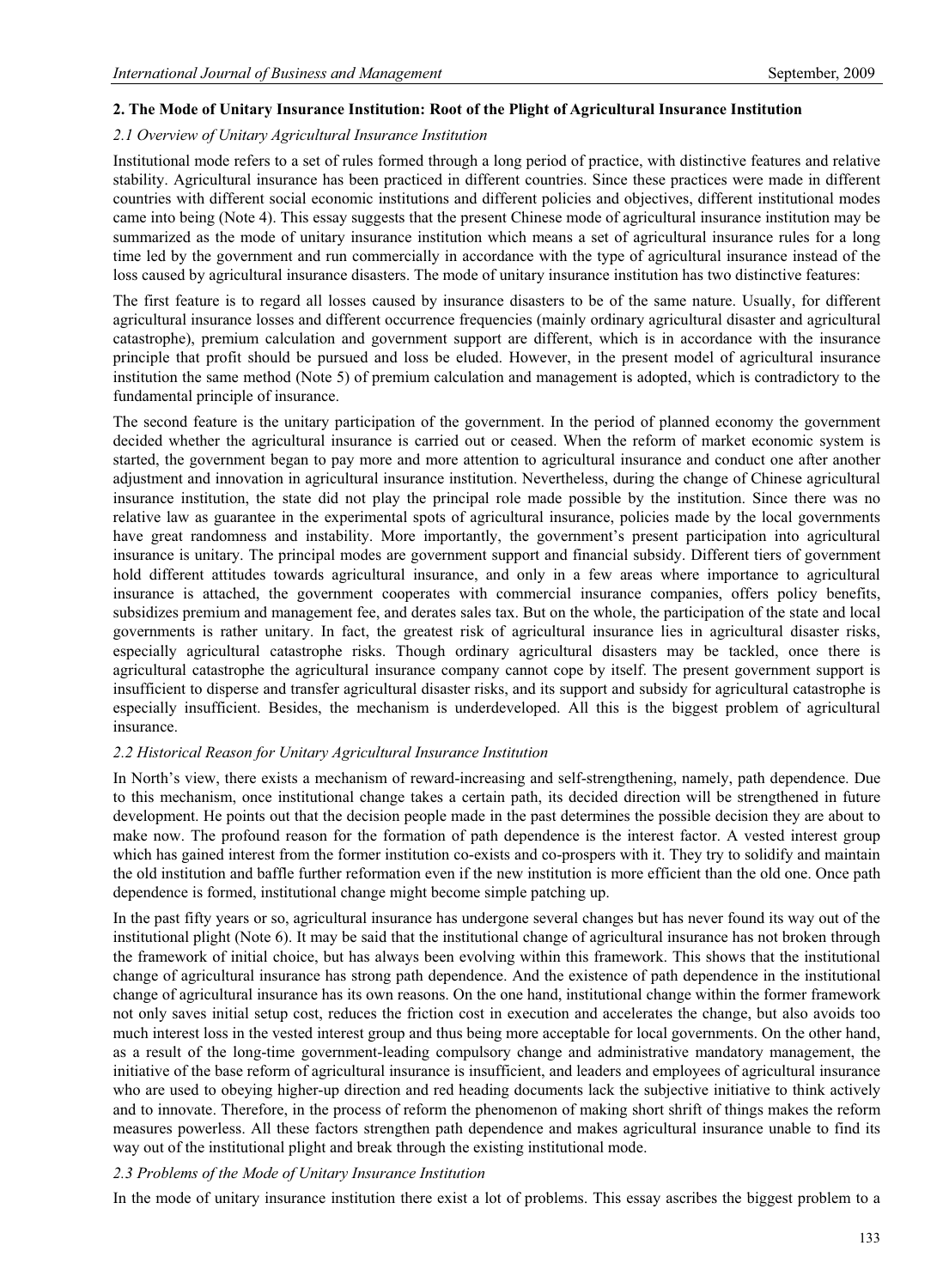lack of a supportive and protective system for agricultural catastrophe.

China is one of the countries where agricultural natural disasters occur frequently. Due to the diversity of disasters, the large area of disaster-affliction and the high percentage of disaster forming, natural disasters severely threatens the development of Chinese rural economy and harms the regular production and living of farmers (see Table 1).

# Insert Table 1 here

At present one of the bottlenecks that baffle the development of agricultural insurance is the lack of a supportive and protective system for agricultural catastrophe in China, which is a principal distinction from the agricultural insurance in developed countries. For instance, the United States offers a certain percentage of reinsurance as guarantee, and France establishes a national agricultural insurance special fund which bears the loss caused by natural disasters except hails. Since there is no supportive and protective system for catastrophe, in China the catastrophic loss is born singly and completely by insurance companies and great risks gather around the management body itself, which make the loss ratio stay high, and the management body's enthusiasm and ability to maintain business are greatly affected. The governmen<sup>t</sup>'s ability to support agricultural insurance is rather limited. Besides, in the present institutional mode, the governmen<sup>t</sup>'s support for agricultural insurance is superficial and extensive. In this way, the utility maximization of government insurance resources cannot be realized.

# **3. The Mode of Dual Agricultural Insurance Institution: Way Out of Agricultural Insurance Institution**

The development mode of agricultural insurance has always been the focus of the domestic discussion in China during which a lot of development modes are proposed. Actually a series of practice and exploration have also been done. But how on earth should we develop agricultural insurance? Because of the complexity and particularity of Chinese agricultural insurance, its agricultural insurance policy has never been decided.

It is clearly pointed out in "Several Suggestions on the Reform and Development of Insurance Industry by the State Council" promulgated in March, 2006 that Chinese agricultural insurance should adopt a synthesized development mode with experimental spots actively and steadily promoted and multiple development forms and channels. Seen from the entire framework, the function of national agricultural industry policies, finance and revenue policies and relative insurance policies should be completely brought into play, an agricultural insurance institution with multiple systems, multiple supportive channels and multiple management bodies should be established, so as to fit the situation of Chinese agricultural insurance development and meet the farmers' need to participate into insurance.

It is pointed out in the "Suggestions" that experiences gained by experimental spots should be carefully summarized, a supportive policy should be studied and made, so as to explore an agricultural insurance development mode suitable for the situation in China, make agricultural insurance an innovation of agriculture support and part of the supportive and protective system for agriculture. The enthusiasm of the central government, the local governments, insurance companies, leading corporations, farmers, etc. should be aroused, the agricultural departments' function of promoting agricultural insurance legislation, guiding farmers to insure, coordinating relations and stimulating agricultural insurance development should be brought into play, so as to enlarge the coverage of agricultural insurance, and establish step by step an agricultural insurance system with multiple management forms and multiple supportive channels.

Under the guidance of above thoughts, this essay proposes that from now on a mode of dual agricultural insurance institution should be established and perfected step by step in China.

# *3.1 The Mode of Dual Agricultural Insurance Institution*

At present the mode of unitary insurance institution is carried out in Chinese agricultural insurance, a commercial management mode under policy support is put into all practice, without the categorization of agricultural insurance into ordinary disaster insurance and agricultural catastrophe insurance. In the future the basic thought of constructing a mode of Chinese agricultural insurance institution is to break the present unitary agricultural insurance system, establish and perfect the dual agricultural insurance system step by step. The mode of dual agricultural insurance institution is to separate agricultural catastrophe insurance from the present insurance system, and to manage agricultural catastrophe insurance and ordinary agricultural insurance separately (see figure 3).

Agricultural catastrophe insurance and ordinary agricultural insurance is divided according to the loss of the insurance object in an insurance period. If the loss of the insurance object is above 50%, it is called agricultural catastrophe insurance; otherwise, it is called ordinary agricultural insurance(Note 8).

Ordinary agricultural insurance may adopt the policy commercial management mode. Multiple agricultural insurance bodies should be established according to the present Chinese policies for agricultural insurance development, so as to form an agricultural insurance market with commercial insurance, cooperative insurance and mutual insurance complementing each other. For this, the government may carry on with the existing agricultural insurance policies and support policies.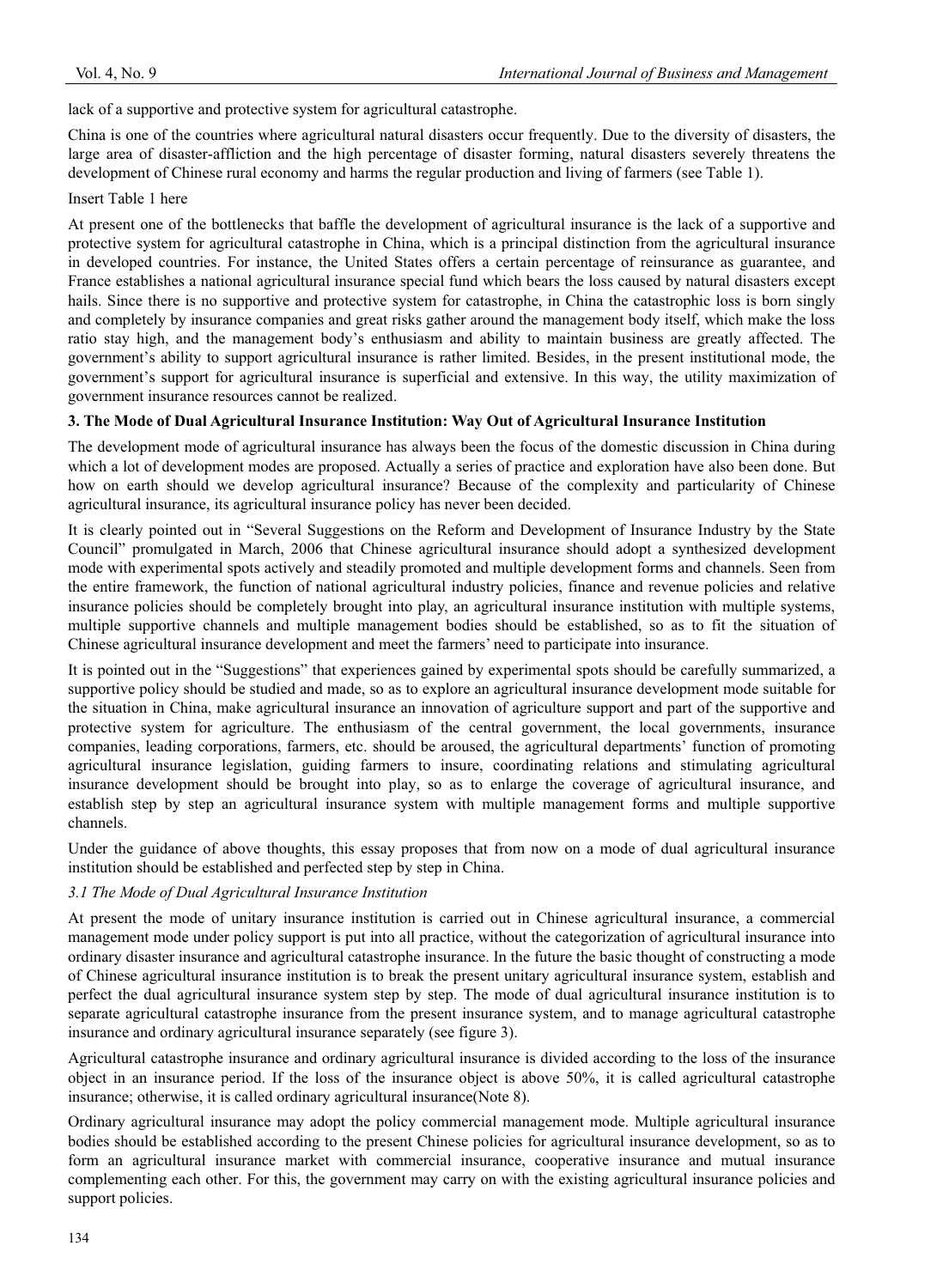Agricultural catastrophe insurance is supposed to be run directly by the government and the basic thought is to adopt the policy management mode. The initial concept is to set up policy agricultural catastrophe insurance companies and adopt the management mode of state-holding companies. The main business is agricultural catastrophe insurance, with three tiers of branches: province (autonomous regions and municipality cities), prefecturaland municipal cities, and counties. Thus, policy agricultural catastrophe insurance companies are independent legal entities engaged in policy agricultural catastrophe insurance, carrying out first grade corporation system, setting three tiers of branches according to the administrative division, self-reliant and managed vertically. Administratively, they are subjected to the State Council and directly managed by the State Committee of Capital. Specifically, their organizational system may be divided into four tiers. Their primary duty is to carry out the national industrial policies, and based on the corporation's development strategies use the capital they hold to do business independently and assume sole responsibility for their profits or losses. They also take the responsibility of maintaining and increasing the state-holding capital according to the objective formulated by the board of directions (see Figure 3).

## Insert Figure 3 here

## *3.2 Functions of the Mode of Dual Agricultural Insurance Institution*

To establish and perfect the mode of dual agricultural insurance institution has the following functions:

3.2.1 Effective Reduction of the Risk of Agriculture Management

According to the standard which determines agricultural catastrophe, that is, the loss of one agricultural disaster is above 50%, the losses of Chinese agricultural disaster and agricultural catastrophe from 1996 to 2004 are analyzed, and the result shows that agricultural catastrophic loss takes the majority of agricultural disaster losses. In 1998 and 2003 agricultural catastrophic loss takes 87% and 81% of agricultural disaster losses respectively. Thus, as long as the problem of agricultural catastrophic loss is solved, it is much easier to solve the problem of agricultural management risks.

Like Chinese agriculture, rural areas and farmers that encounter countless difficulties, Chinese agricultural insurance was born with a "disastrous gene" because most types of agricultural insurance (especially planting insurance) face greater catastrophic risks than the types of non-agricultural insurance, and at present the insurance approach to diffusion of catastrophic risks is still in need.

Insert Figure 4 here

3.2.2 Effective Reduction of the Risk of Agricultural Insurance Management

The analysis of agricultural insurance loss and agricultural catastrophe insurance loss from 1982 to 2004 reveals that the latter takes the most part of the former. In the years of 1989 and 1996, the latter takes 90%. Therefore, once agricultural catastrophe insurance loss is solved, so will be the agricultural insurance loss. The agricultural insurance in agricultural insurance companies will stop running at a loss, and their risk will be effectively reduced.

3.2.3 A Better Solution to the Institutional Problem of Insufficient Supply of Agricultural Insurance

The insufficient policy supply of agricultural insurance is the fundamental reason of the inefficiency of agricultural insurance in China at present (Feng Wenli, 2004). To make up for loss of agricultural insurance market supply main body, the policy agricultural insurance supply should be effectively increased, for its development solve the problem of insufficient institutional agricultural insurance supply.

On the one hand, policy agricultural catastrophe insurance can effectively defuse the main body risk in agricultural insurance, and government can bear catastrophe risk through market. In this way, agricultural insurance management risk of agricultural insurance companies can be effectively reduced, the enthusiasm of agricultural insurance management of agricultural insurance companies enhanced, and agricultural insurance market supply increased.

On the other hand, government can centralize the limited insurance resources to develop with high priority policy agricultural catastrophe insurance and make the most of the limited resources.

3.2.4 A Better Solution to the Problem of Insufficient Demand for Agricultural Insurance

Usually, as cost, input price and technology change, supply will change and the supply curve will change, too. The social cost of agricultural insurance products is lower than the private cost, and its exteriority benefits on-lookers, which makes input and output insufficient. If the government offers some subsidy for agricultural production, the supply curve will move downward or the demand curve will move upward (This depends on the objects of compensation, that is, whether the insurer or the insured should be compensated.). The motion quantity equals the compensation quantity. Thus, the exteriority of agricultural insurance products becomes interiorized and the balance between supply and demand in agricultural insurance market is finally achieved. Therefore, theoretically speaking, the development of Chinese agricultural insurance relies on government support.

The fundamental reason of insufficient need of agricultural insurance is that agricultural insurance costs much and the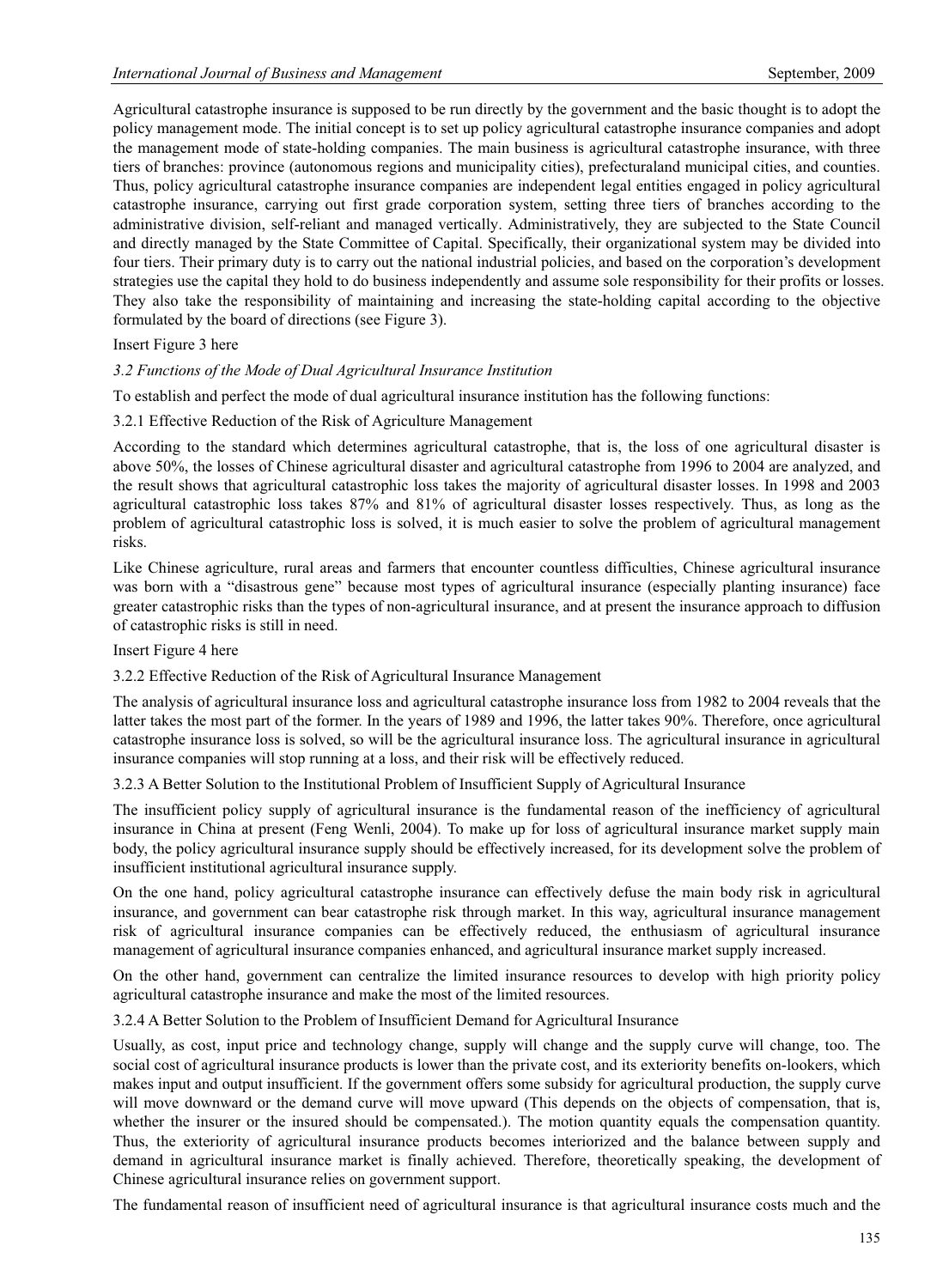premium rate is high while farmers' purchasing power is small. To solve this problem, we should first increase the income of farmers. But due to the limited agricultural investment and the management of farmers, increasing farmers' income to a great extent is impossible. Second, the premium rate of agricultural insurance is lowered. However, under present circumstances, the high risk of agriculture and the high cost of insurance companies are unchangeable, and agricultural insurance subsidy is limited. Therefore, agricultural catastrophe insurance should be developed and insurance subsidy of government agricultural catastrophe insurance increased to enable farmers to enjoy agricultural insurance with almost zero cost. This may solve the conflict between the high cost of agricultural insurance and high premium rate and the small purchasing power of farmers. This may also encourage the richer farmers to buy general disaster insurance and other country insurance, and enlarge the country insurance market.

## 3.2.5 Effective Guarantee for Farmers' Basic Living and Production

"One disaster takes all away," "Three years are needed to make up for one disaster," "Wealth accumulated in ten years can be snatched away in one disaster" – all these are true description of disaster-stricken farmers. Farmers' ability to fight against disasters, especially catastrophes, is limited. A common family is very fragile in front of disasters. It can hardly recover from a catastrophe.

If agricultural catastrophe covering a large scope is offered to farmers, so that they can get economic compensation in catastrophe, go on with their basic life, and recover agricultural production, this would be of great strategic significance for country stability, economic development, and construction of new socialism rural area.

## **4. Step-by-step Adoption of the Mode of Dual Agricultural Insurance Institution**

The creation of institutional change basically depends on self-designed and self-constructed institutions. Institutional arrangement and structure of this kind has no precedent, so the argumentation and analysis of institutional change is mainly based on the prevision of the theory. Since no institutional performance of other places can be referred to, institutional change may result in a set of institution of high efficiency or in a lack of efficiency. Following is the characteristics of institutional change: 1. high preliminary cost spent on exploration, research, design and creation; 2. low credit in the preliminary stage; 3. high risk; 4. friction cost; 5. diminishing impetus of change.

The ultimate aim of agricultural insurance institution is to make potential interest out of minimum cost, so as to reach a balancing point in agricultural insurance institution. However, the establishment of an insurance institution is restricted by cost, which includes money used in designing, organizing and carrying out a new institution, cleaning old institution, eliminating resistant force of the change, lost resulting from institutional change as well as random cost.

Based on the above guiding principle, in designing the mode of dual agricultural insurance institution, the existing agricultural insurance institution is used for general agricultural disaster, in order to reduce the cost of institutional change. In this way, agricultural catastrophe insurance institution is established to ensure agricultural insurance institution is balanced and efficient.

On the other hand, in designing the mode of dual agricultural insurance institution, there should be variations in specific arrangements in China, if we take into consideration social, political and economic development, situation of financial and insurance market, capability to bear insurance, management level of insurance skills and risks, as well as the principle of step-by-step in different historical and developmental stages. (General insurance can follow the existing agricultural insurance institution, while discussed here is agricultural catastrophe insurance.)

## *4.1 The Mode of Short-term Policy Agricultural Catastrophe Insurance Institution*

In the recent future, agriculture-related insurance institution and organization are unable to carry out agricultural catastrophe insurance, due to problems they have in terms of capacity to bear insurance, insurance skills and agricultural risk management. Thus the mode of policy agricultural insurance institution should be hosted by the government and managed by government organizations. The specific management mode (see Figure5) is that government should sponsor policy agricultural catastrophe insurance company (stock system may be applied), that nation-province (city)-county (city) three level catastrophe insurance institution should be set up, with counties (cities) directly manage agricultural catastrophe insurance business. At the same time, it is also acceptable to relegate part of the agricultural catastrophe business to commercial agricultural insurance company, agricultural insurance cooperation and agricultural mutual insurance company, earning more market share with some commission.

## Insert Figure 5 here

# *4.2 The Mode of Medium-term Policy Agricultural Catastrophe Insurance Institution*

On the basis of development and perfection of the money market and insurance market in China, some insurance organization and institute (mainly commercial insurance company and foreign capital insurance agent) can develop agricultural catastrophe insurance business, that is, agricultural insurance cooperative and agricultural mutual insurance company can surrogate some agricultural catastrophe insurance products from national agricultural catastrophe insurance company, commercial insurance company and foreign capital insurance agent, when agricultural insurance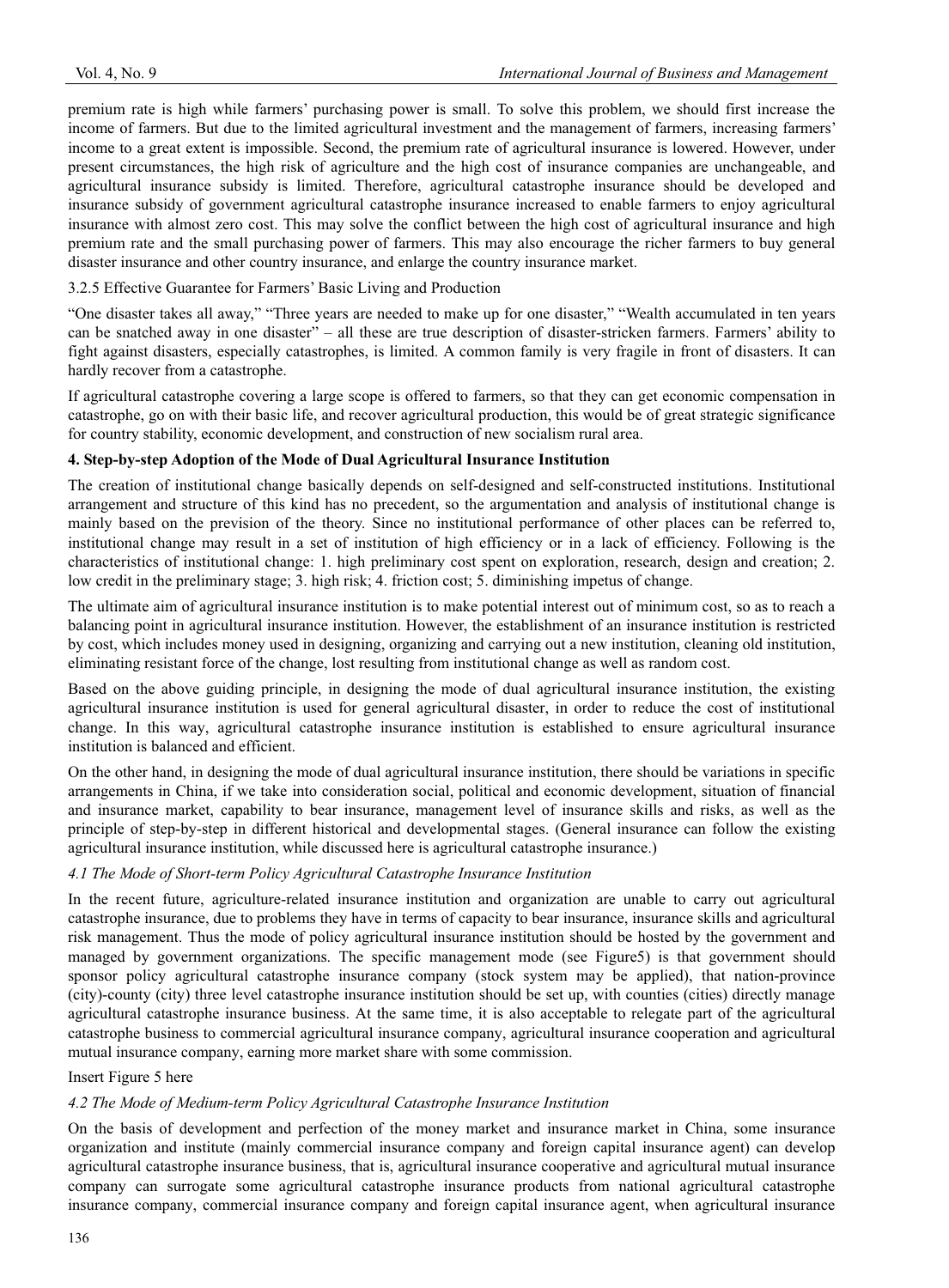skills are ripe, risk management is available and government finance and revenue support is accessible (see Figure 6). This can improve agricultural catastrophe insurance market, strengthen the market supplier of agricultural catastrophe insurance and enhance the development of agricultural catastrophe in China.

## *4.3 The Mode of Long-term Policy Agricultural Catastrophe Insurance Institution*

In the long run, agricultural catastrophe insurance institution in China should adjust all the social resources, and various kinds of organization and institute to develop agricultural catastrophe insurance business. A comparatively complete agricultural catastrophe insurance system is composed by national policy agricultural catastrophe insurance company, commercial insurance company, foreign capital insurance company, agricultural insurance cooperative and agricultural mutual insurance company (see Figure 7). This is the ideal mode of agricultural catastrophe insurance institution.

Insert Figure 6 here

Insert Figure 7 here

#### **5. Conclusion and Prospect**

In the past 50 years, agricultural insurance institution was changed many times, but never found its way out of the plight. Its changes never broke through the framework of initial choice, always evolving within the framework of unitary institution. From now on, I suggest that dual agricultural insurance institution should be established and improved in China, that is, general agricultural disaster should follow the existing agricultural insurance institution and organization structure, while agricultural catastrophe should be guided by the government to establish and improve agricultural catastrophe insurance system in a step-by-step way. So form the new mode of agricultural insurance institution in China. Naturally, in the process of institutional change, the cost of it is inevitable. At the same time, the exploration of products of agricultural insurance, ratemaking, risk diversification, and application of technology transfer are all problems that are going to appear and to be solved in future.

#### **References**

*Chinese Insurance Almanac Compilation Committee*. Almanac of Chinese Insurance Statistics. Beijing: China Statistics Press.

Davis, L. E. and D. C. North. (1994). *A Theory of Institutional Innovation: Description, Analogy and Explanation*. Shanghai: Shanghai SDX Joint Publishing Company.

Fei, Youhai. (2005). Deep Root of the Plight of Chinese Agricultural Insurance Development: An Analysis Based on Welfare Economics. *Journal of Finance*, (3).

Feng, Wenli. (2004). *On the Change of Chinese Agricultural Insurance Institution*. PhD Dissertation of Amoy University.

Higgins, V. (2001). Calculating Climate, 'Advanced Liberalism' and the Governing of Risk in Australian Drought Policy. *Journal of Sociology*, (37): 299–316.

Lin, Yifu. (1994). *An Economic Theory of Institutional Changes: Induced Change and Imposed Change*. Shanghai: Shanghai SDX Joint Publishing Company.

Ministry of Agriculture. (2005). *Almanac of Chinese Agriculture Statistics*. Beijing: China Statistics Press.

Ministry of Civil Affairs. Report on Chinese Civil Affairs Development from 1996 to 2005. [Online] Available: http://www.china.org.cn/ chinese/zhuanti/ minzheng/360826.htm.

North, D. C. (1994). *Structure and Change in Economic History*. Shanghai: Shanghai SDX Joint Publishing Company.

Sun, Xiuqing. (2005). Institutional Analysis of the Plight of Chinese Agricultural Insurance Development. *Insurance Studies*, (4).

Tuo, Guozhu and Wang Guojun. (2002). *On the Agricultural Insurance and Rural Social Security Institution in China*. Beijing: Capital ,University of Economics & Business Press.

Wilson, G. (2000). Business State and Community: 'Responsible Risk Takers,' New Labour and the Governance of Corporate Business. *Journal of Law and Society*, 27: 151–177.

Xie, Jiazhi and Pu, Linchang. (2003). On the Innovation of Catastrophe Insurance Management Tools in Insurance Industry. *Chongqing Social Sciences*, 6: 22-25.

Zanjani, George. (2002). Pricing and Capital Allocation in Catastrophe Insurance. J*ournal of Financial Economics*, 65: 283–305.

Zhang Yuehua, etc. (2006). Retrospect and Reflection on the Studies of Chinese Agricultural Insurance Institution from 1935 on. *Issues in Agricultural Economy*, 6.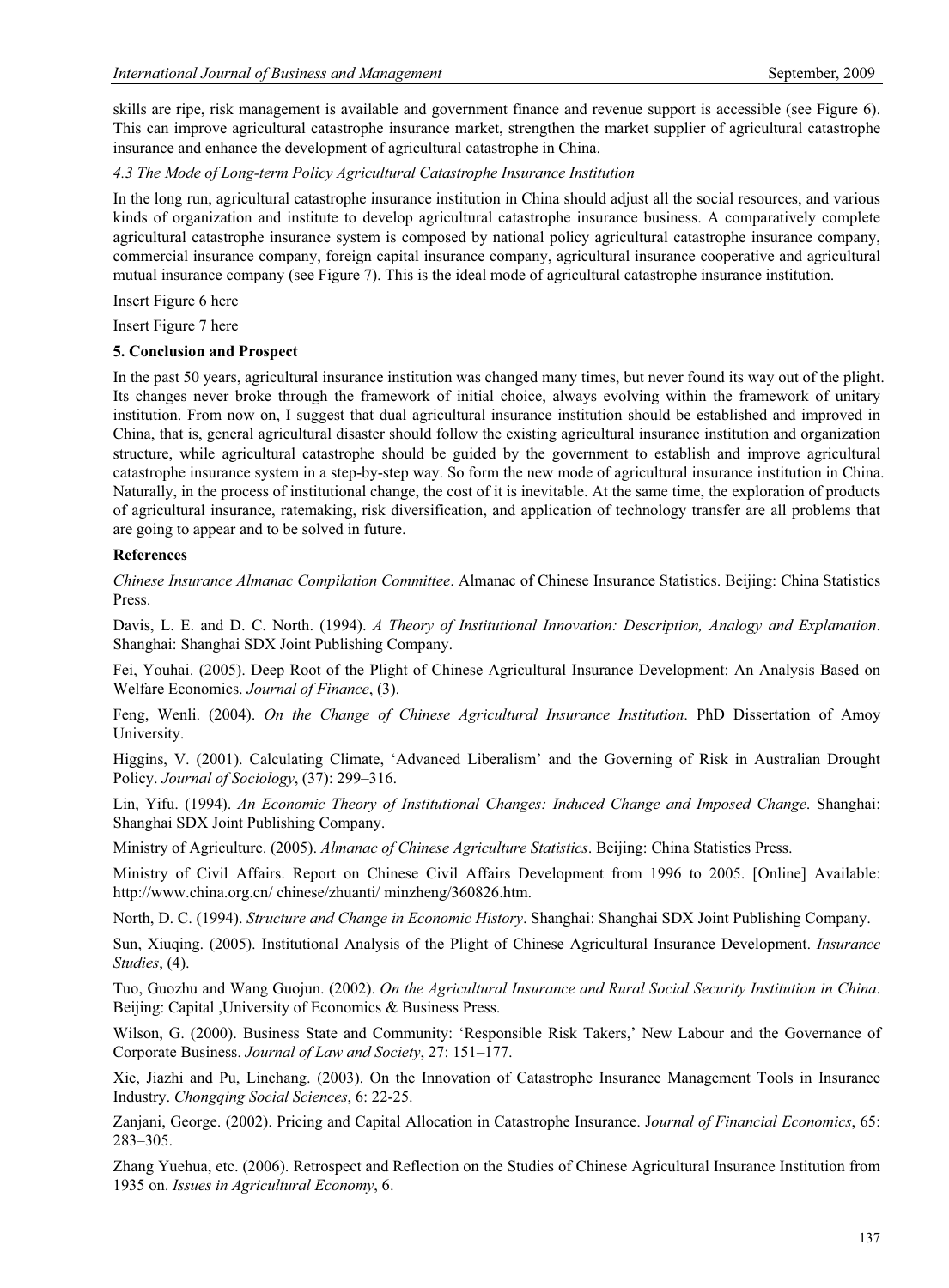## **Notes**

Note 1. From 1934 to 1949 there were rural mutual agricultural insurance and an insurance in which the National Government and commercial insurance companies participated. Both of them ended in loss. In 1950 New China began to try on agricultural insurance. After a process of ceasing and renewing, it quit in 1958 for political reasons (Zhang, Yuehua, Gu, Haiying and Shi, Qinghua, 2006).

Note 2. Data source: Insurance Almanac of China.

Note 3. Data Source: Almanac of Chinese Agriculture Statistics and "Report on Chinese Civil Affairs Development from 1996 to 2005."

Note 4. Scholars represented by Tuo Guozhu divide the institutional modes of world agricultural insurance into five types: the America-Canada Mode, a government-leading mode; the Japanese Mode, a cooperative and mutual mode under government support; the former Soviet Union Mode, a government-monopoly mode; the West European Mode, a people-running and government-aiding mode; the mode of Asian developing countries, a mode with government selective assistance.

Note 5. Though the calculation methods of different agricultural insurance products have some difference, on the whole the difference is very slight.

Note 6. The theoretic circle discussed the failure of agricultural insurance market. Li Jun (1996), Tuo Guozhu (2002), Feng Wenli (2004), etc. think that the dual exteriority of agricultural insurance causes the failure of agricultural insurance market. To Zhang Yuehua (2005), etc., the reason for market failure is that the farmers' risk preference tends to be neutral when their income is low. They also think the concept of exteriority is not precise in the theory of market failure. On the macrocosmic level agricultural insurance has typical exteriority, but on the macroscopical level it is not enough to cause market failure. And Sun Xiuqing (2004) think the plight of Chinese agricultural insurance development lies in the contradiction between the policy objective of agricultural insurance and the commercial management objective of insurance companies.

Note 7. Data source: based on "Report on Chinese Civil Affairs Development Statistics from 2001 to 2005" by the Ministry of Civil Affairs.

Note 8. This is presently the internationally popular (such as the United States) division standard for ordinary agricultural disaster and agricultural catastrophe.

| Disaster<br>silvation<br>index<br>Year | Population<br>afflicted(ten<br>thousands) | Death<br>toll | Population<br>transferred and<br>nestled for<br>emergency(ten<br>thousands) | Area of crop<br>afflicted (one<br>thousand<br>hectare) | Zero<br>harvest<br>area(one<br>thousand<br>hectare) | <b>Building</b><br>collapse<br>(ten<br>thousands<br>of rooms) | Direct<br>economic<br>loss (one<br>hundred<br>million<br>yuan) |
|----------------------------------------|-------------------------------------------|---------------|-----------------------------------------------------------------------------|--------------------------------------------------------|-----------------------------------------------------|---------------------------------------------------------------|----------------------------------------------------------------|
| 2001                                   | 37255.9                                   | 2538          | 211.1                                                                       | 52150.0                                                | 8215.0                                              | 92.2                                                          | 1942.2                                                         |
| 2002                                   | 42798.0                                   | 2384          | 471.8                                                                       | 45214.0                                                | 6433.0                                              | 189.5                                                         | 1637.2                                                         |
| 2003                                   | 49745.9                                   | 2259          | 707.3                                                                       | 54386.3                                                | 8546.4                                              | 343.0                                                         | 1884.2                                                         |
| 2004                                   | 33920.6                                   | 2250          | 563.3                                                                       | 37106.0                                                | 4360.0                                              | 155.0                                                         | 1602.3                                                         |
| 2005                                   | 37255.9                                   | 2538          | 211.1                                                                       | 52150.0                                                | 8215.0                                              | 92.2                                                          | 1942.2                                                         |

Table 1. Statistics of the disaster situation in China from 2001 to 2005(Note 7)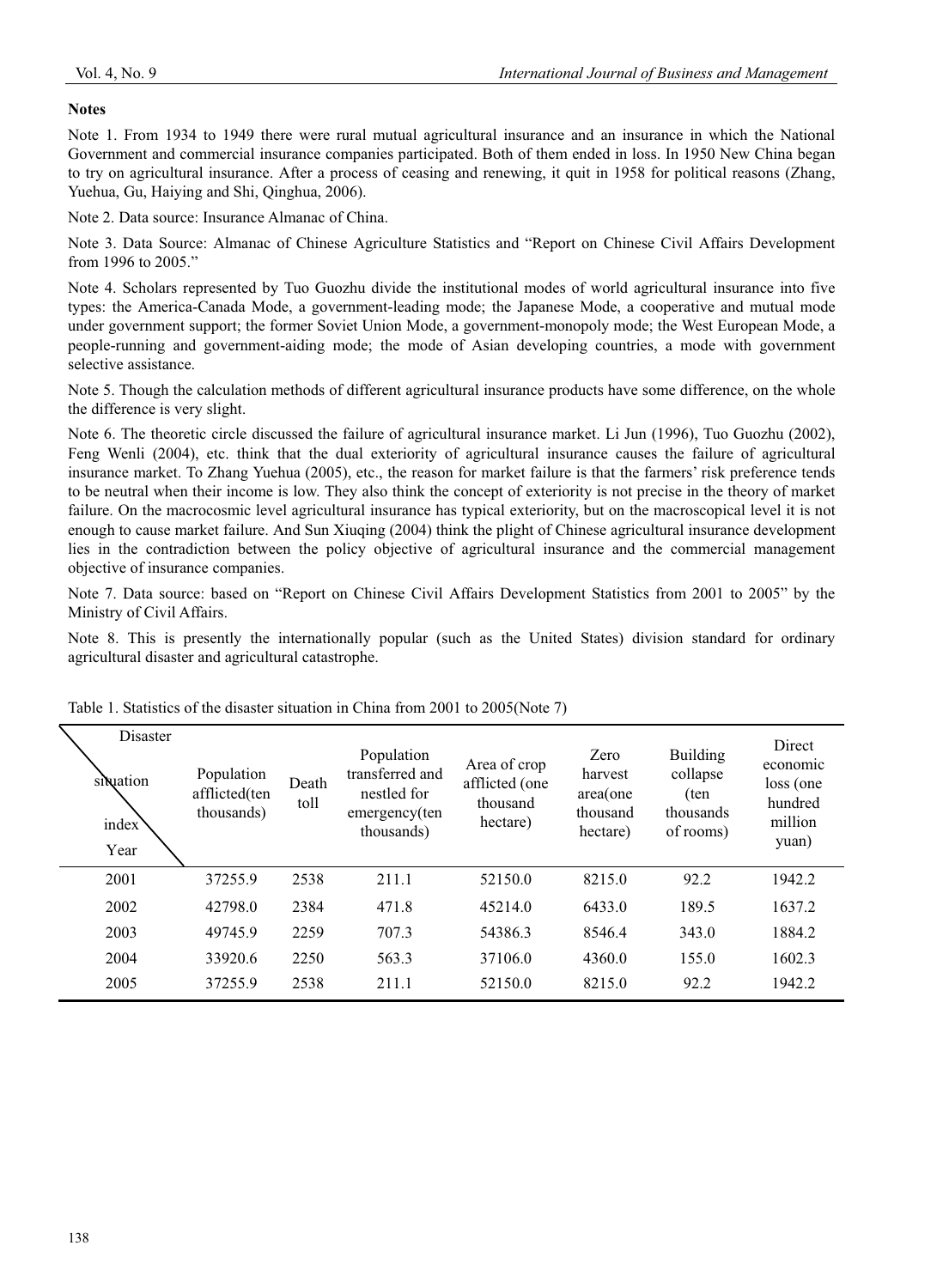

Figure 1. Agricultural compensation by the People's Company of China (unit: %) (Note 2)



Figure 2. Direct economic loss caused by disasters and government relief & social donation (unit: 100 million yuan)(Note 3)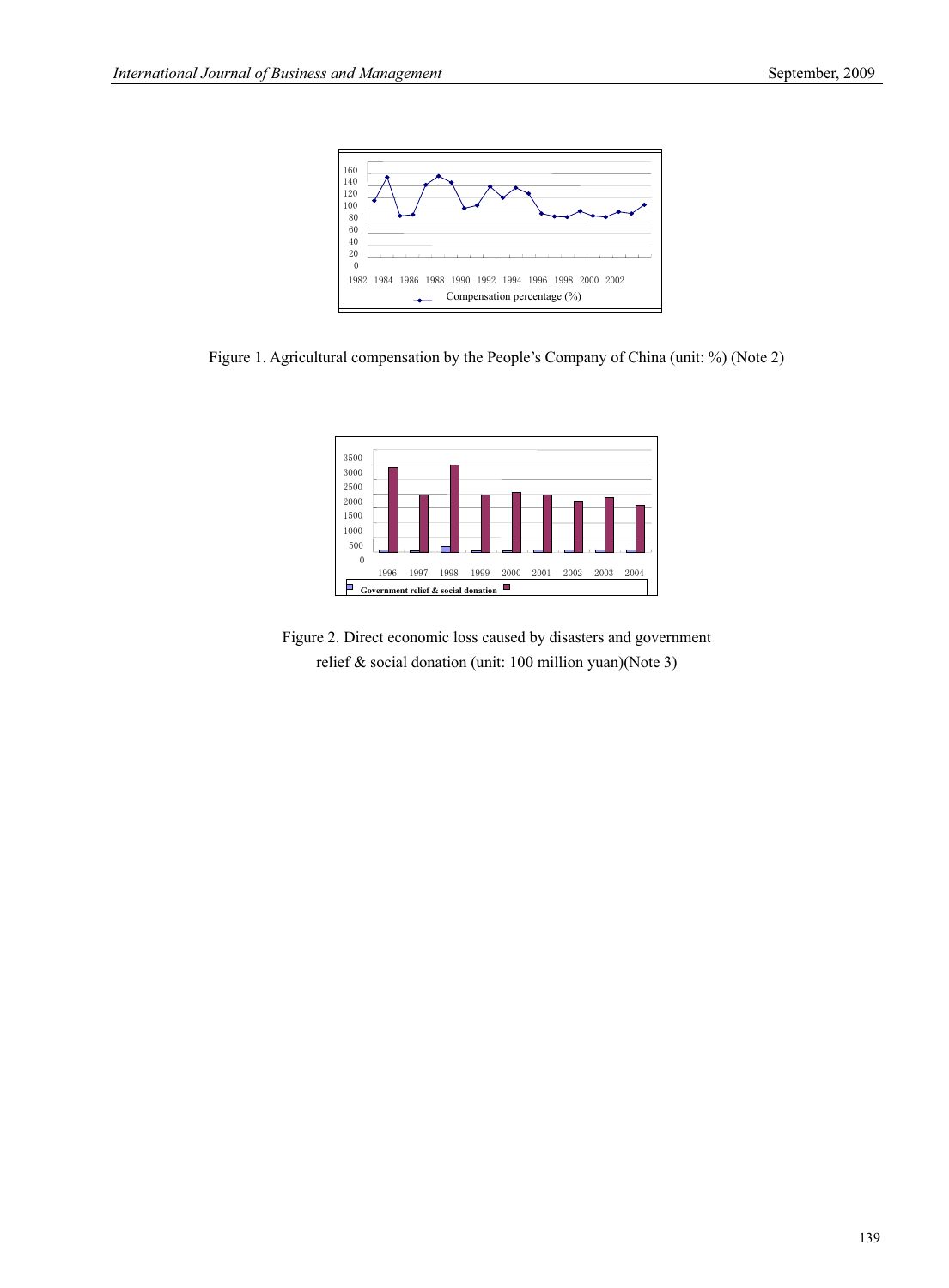

Figure 3. Conception of the mode of dual agricultural insurance institution in China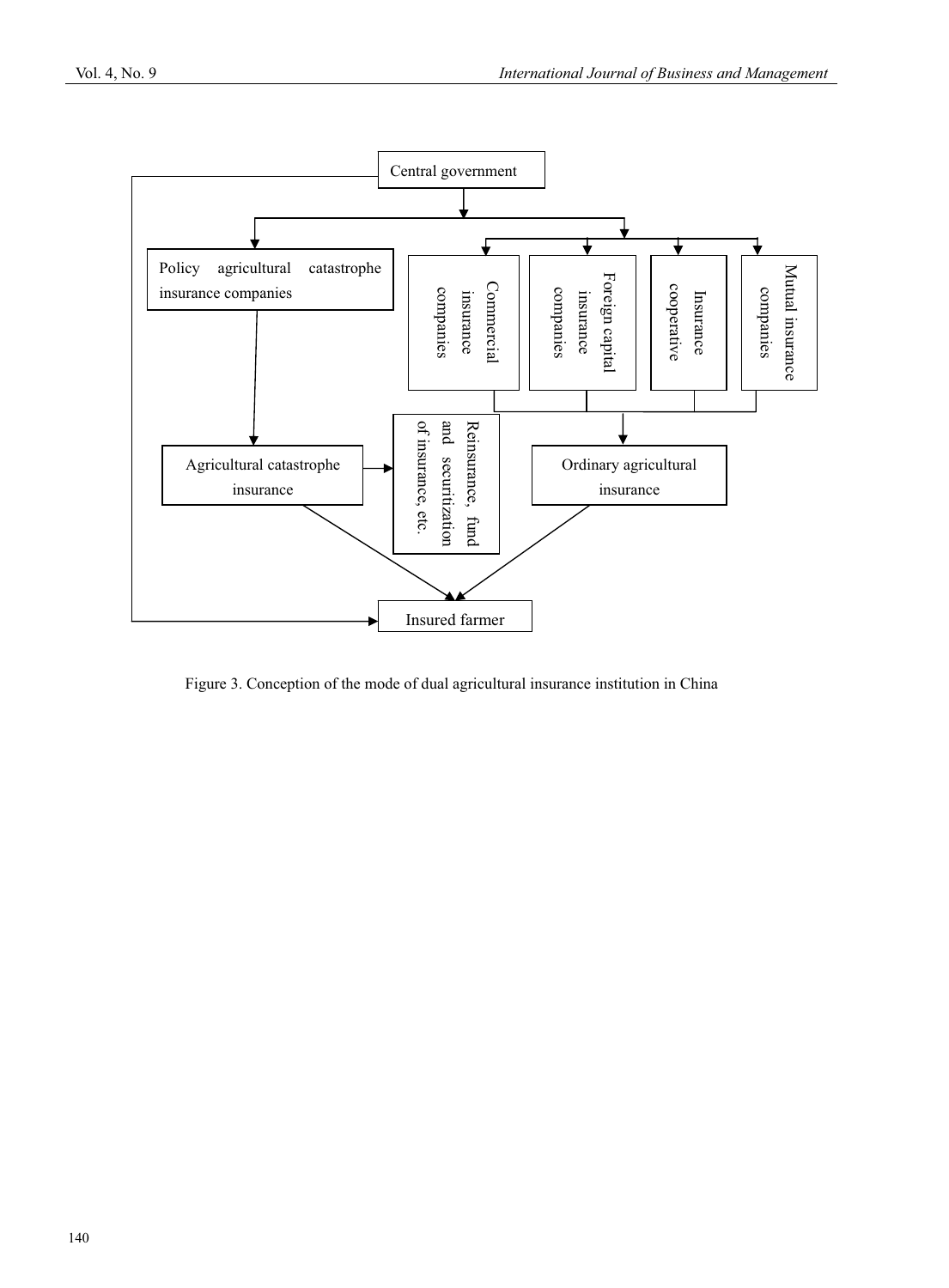

Figure 4. Mode of operation of agricultural catastrophe insurance corporation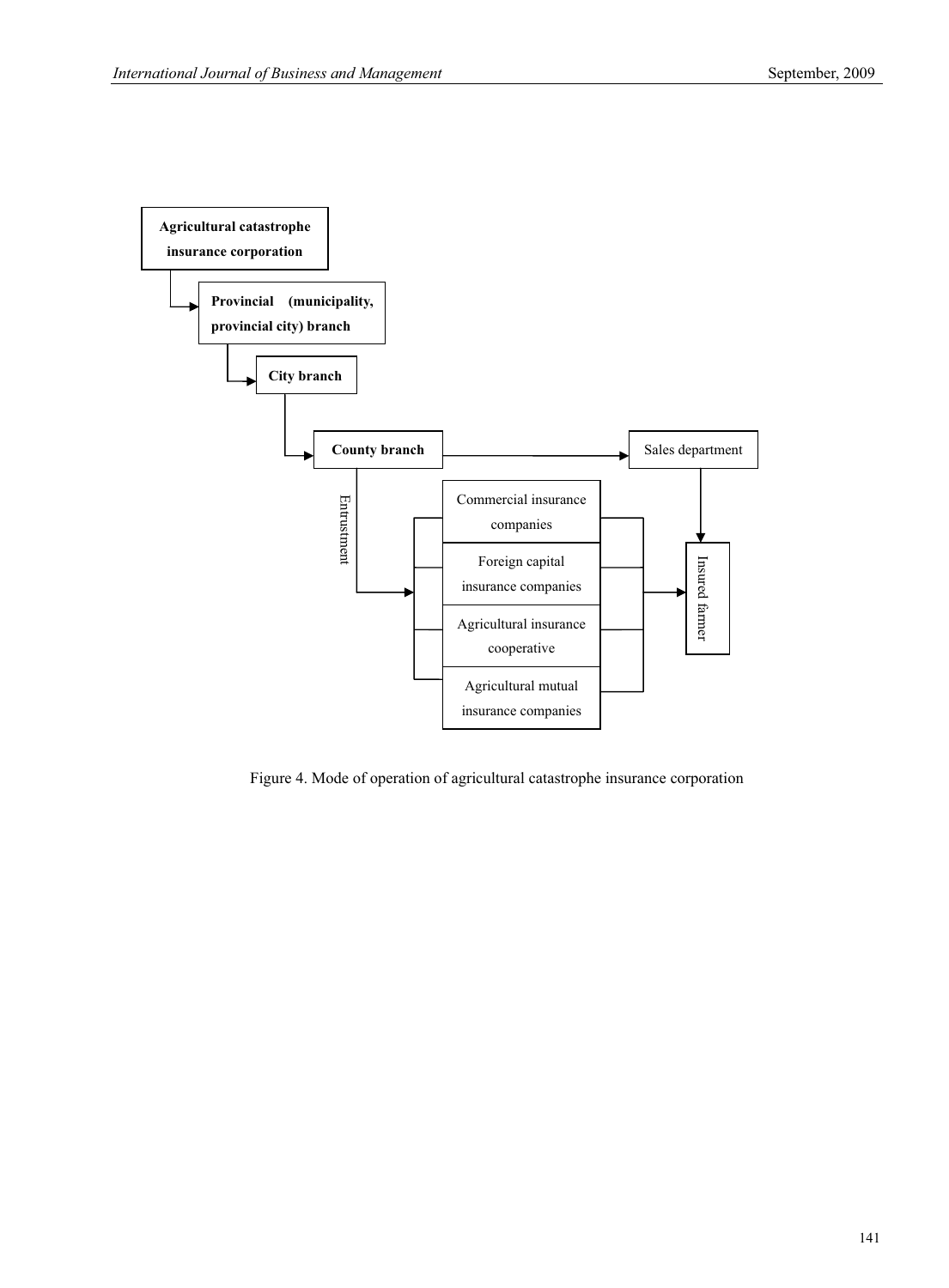

Figure 5. The mode of short-term policy agricultural catastrophe insurance institution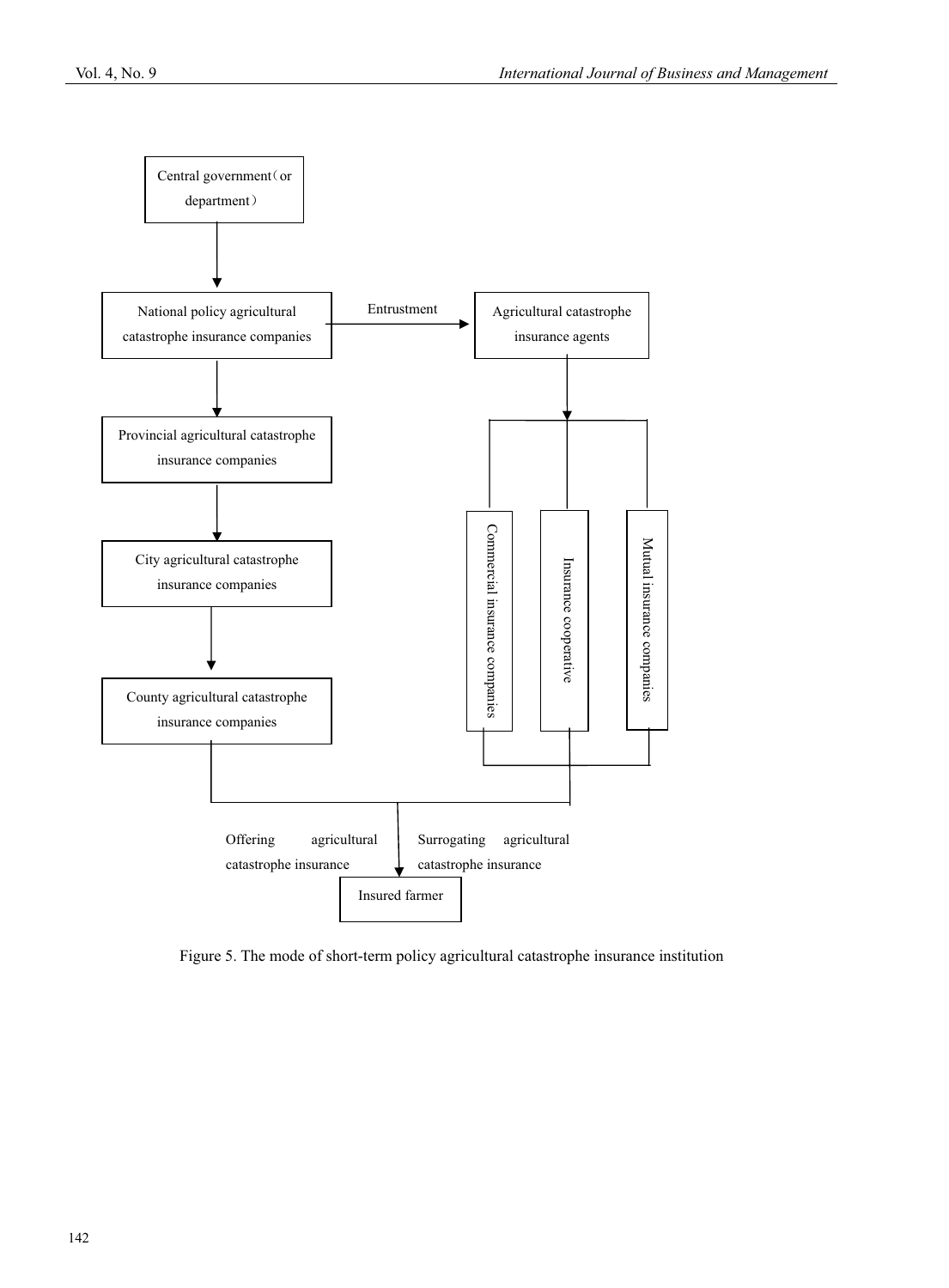

Figure 6. The mode of medium-term policy agricultural catastrophe insurance institution